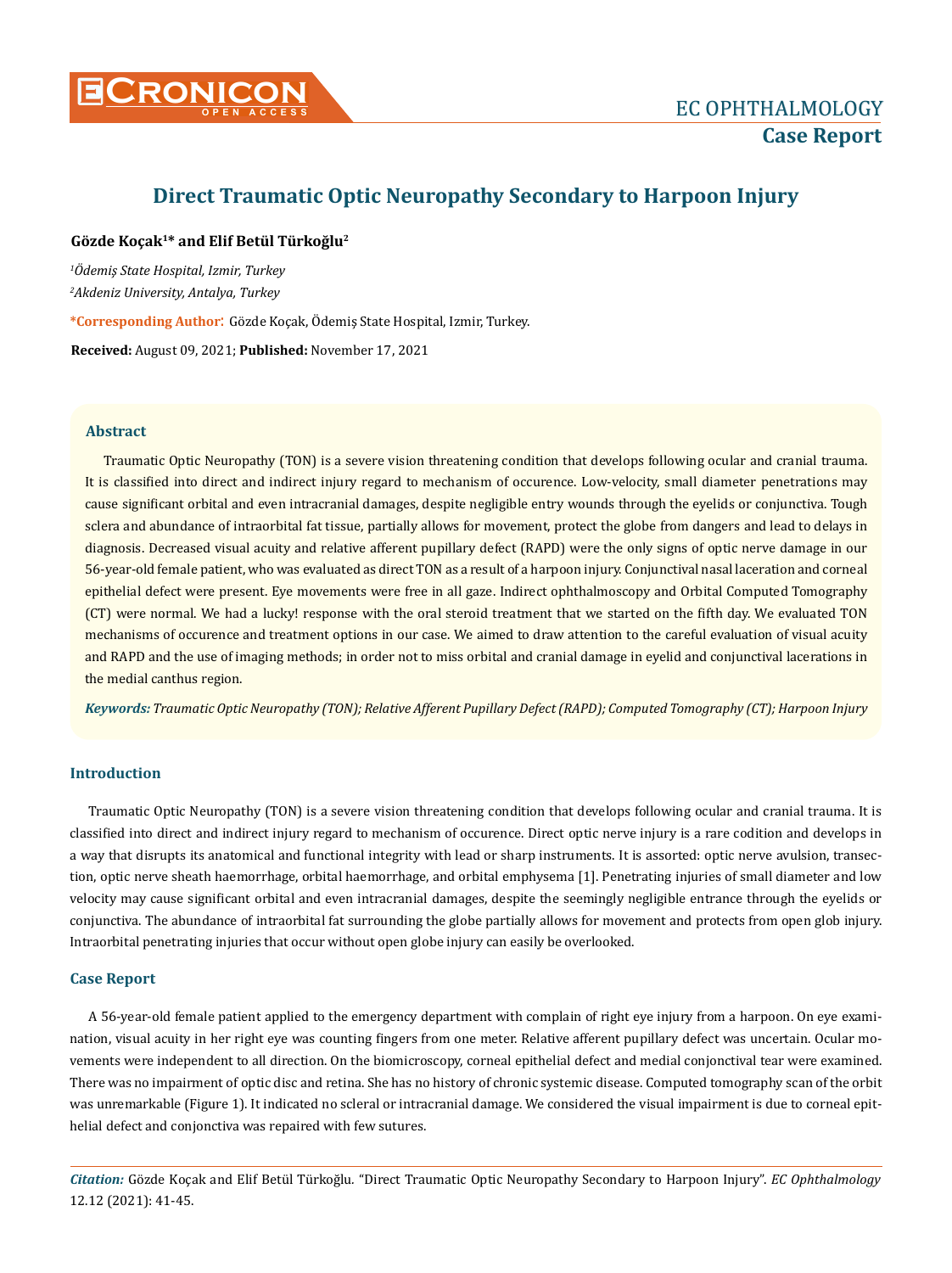





Five days later the patient was applied visual loss. Visual acuity was only light perception without projection. There was relative afferent pupillary defect. Optic coherance tomography (OCT) revealed reduction on retinal nerve fiber layer to the second eye (Figure 2). The patient was diagnosed as traumatic optic neuropathy and we started 1 mg/kg peroral metilprednisolon and acetyl salicylic acid. Rapid visual increment was obtained, visual acuity was 1.3 logMAR followed 1 week and 0.2 logMAR followed 2 week. Peroral steroid therapy was tapered and stopped,at the end of this two weeks. On the fundus examination, temporal of optic disc was pallor. For 2 years follow-up the findings weren't changed.

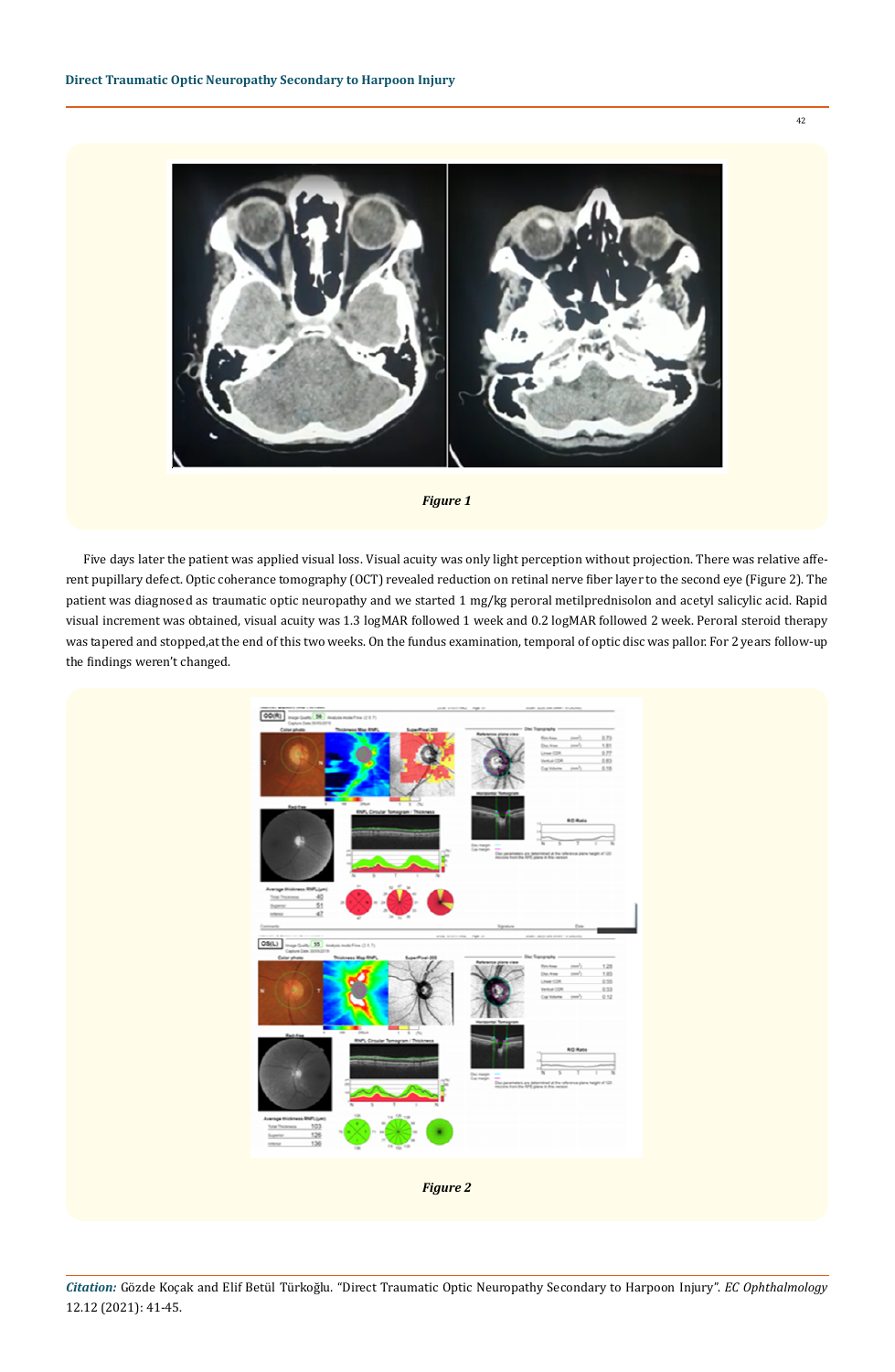#### **Discussion**

Direct TON is a rare codition and develops in a way that disrupts its anatomical and functional integrity with lead or sharp instruments. It is usually associated with severe, permanent visual loss with a minimal chance for recovery. Differentially tissue integrity does not deteriorate in indirect TON, it occurs when orbital or cranial forces are transmitted to the optic nerve caused by blunt traumas. The pathogenesis of indirect TON is still unclear with several possible mechanisms responsible for visual deficit. Mechanical and ischemic damage occur in both direct and indirect TON. It is accepted that this damage occurs by primary and secondary mechanisms. Contusion of optic nerve axons and necrosis due to ischemia are responsible for the primary mechanism and the swelling of the optic nerve in the optic canal, which does not have the ability to expand, and aggravation of ischemia, vasoconstriction, and irreversible damage to the initially mild injured axons constitutes the secondary mechanism [2]. Sometimes direct and indirect mechanisms may play a role in the injury. We evaluated our case direct TON due to the causative object of trauma but the normal appearance of the optic nerve at the first examination and visual improvement with corticosteroids is seen mostly in indirect TON. Also, absence of penetrating injury on CT scans supports indirect origin of TON.

Another transorbital injury from a harpoon presented by P C Windle-Taylor. This case had penetrated the sphenoid sinuses was removed without complication. He had a good recovery except the inferotemporal field defect, ecreased visual acuity with optic atrophy, a sensory pupillary defect and right ptosis. Some aspects of this case fairly similar to our case [3].

Negligible eyelid or conjunctival injuries may obscure deep penetrations. Therefore it can be sutured without the need for detailed examinations. Traumas with small-diameter and low-velocity objects may damage to intraorbital and other intracranial structures. The cone shape of the orbit and mobility of the globe direct penetrating objects toward the apex. Optic canal, superior and inferior orbital fissure are naturally passageways to the cranial cavity. Periorbital traumas that appear mild, without damage to the bone can cause intracranial injury. The scleral coat and motility of the globe protect it from penetration [4]. Likely in our case small medial conjonctival laceration was caused to dissappear transorbital deep injury. Cleary., *et al.* presented two case with penetrating orbital trauma by stiletto, both entering via small eyelid wounds [5].

Turbin and ass investigated 38 cases with occult and non-occult transorbital intracranial injuries. All optic canal injuries were non-occult, and had entrance through the medial or canthal regions. Optic nerve, ophthalmic artery and symphatetic nerves passing through the optic canal are vital structeres for visual function. Therefore the cases with visual loss who has medial conjunctival and canthal wounds should carefully evaluate in terms of optic canal damage [4].

Generally, the fundus examination is normal initially except for presence of relative afferent pupillary defect who has indirect TON. Various electrophysiological methods such as the visual-evoked potential (VEP), flash and pattern electroretinography (ERG) can be used for predict visual outcome after ocular injuries [6]. If the evaluation of imaging revealed that cranial radiography is insufficient, in these cases, performing an orbital computed tomography scan is necessary to detect acute orbital hemorrhages and bony fractures. Magnetic resonance imaging can be used after exclusion of metallic foreign body for detect foreign bodies despite a previously negative CT. Also it can show if there is damage to optic nerve, surrounding blood vessels and soft tissues [7].

Although spontan recovery may ocur in some cases with traumatic optic neuropathy; treatment options contain mainly various dose of steroid regimens, surgical optic canal decompression and combinations. Corticosteroids can reduce the nerve cell death caused by edema and vasospasm induced ischemia [2]. Also they have antioxidant properties by reducing the formation of free radicals that causes lipid peroxidation on axon cell membranes. The Second National Acute Spinal Cord Injury Studies compared the effects of placebo or methylprednisolone administered within 12 hours of injury and found out that treatment with methylprednisolone results in a significant visual improvement in the group treated within the first 8 hours after trauma [8]. A randomized, double-blind, placebo controlled clinical trial compared the effects of placebo or intravenous high dose corticosteroid therapy in the treatment of indirect TON. In this study, no difference was found in visual recovery between the effects of high dose corticosteroid therapy and placebo [9]. The international optic nerve trauma study group also found out neither corticosteroid therapy nor optic canal decompression surgery is benefit [10]. The adverse effects of especially high dose steroids should also keep in mind. The Corticosteroid Randomisation After Significant Head Injury (CRASH)

*Citation:* Gözde Koçak and Elif Betül Türkoğlu*.* "Direct Traumatic Optic Neuropathy Secondary to Harpoon Injury". *EC Ophthalmology*  12.12 (2021): 41-45.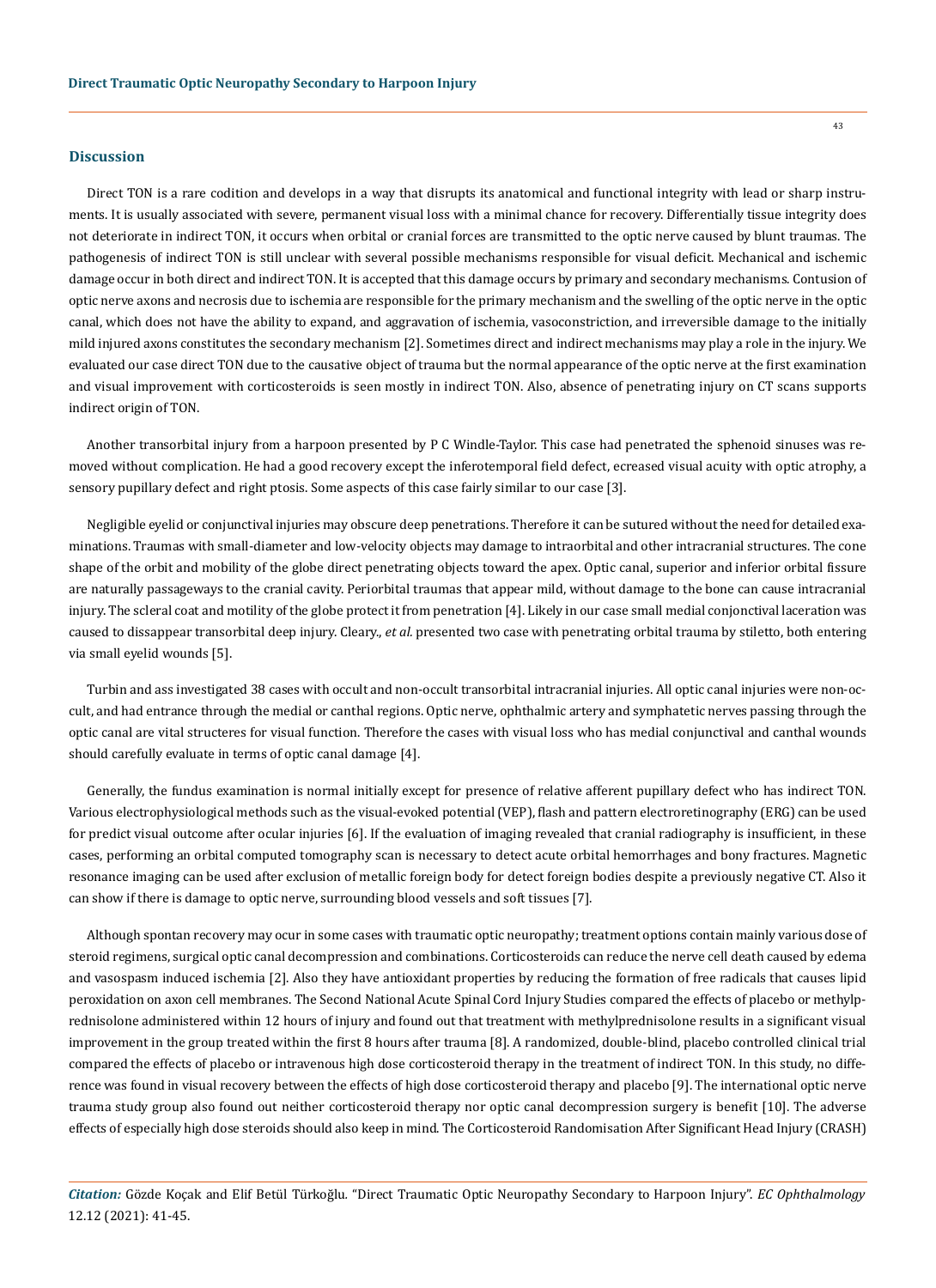study evaluated the effectiveness and safety of steroids in patients with acute traumatic brain injury. This study found out the risk of death was higher in the steroid group than in the placebo group at 6 months of follow-up [11].

In studies on neuroprotection of the retinal ganglion cell found out that the optic nerve crush is prior by an unrelated injury to another part of the central nervous system, for example, the spinal cord, the following T cell-mediated protective immunity results in a significant increase in retinal ganglion cell survival. This beneficial effect was not affected by injection of low dose methylprednisolone (1 mg/kg), but was inhibited after high dose (30 mg/kg) [12]. There is no consensus the dosage of corticosteroids for the treatments of TON. Because of the permanenet and severe visual loss risk the high dosage steroid regimens may be more prefered.

In indirect TON, the optic nerve appears normal in early period, but begins to fade after 3-5 weeks. According to a study that analysed of optic nerve retinal nerve fiber layer (RNFL) thickness, circumpapillary RNFL and ganglion cell complexes began to decrease starting two weeks after trauma and macular thickness decreased after four weeks. Also this study showed that circumpapillary RNFL and GCC no longer change after 20 weeks. Therefore the treatment of TON should be performed within 20 weeks after trauma [13]. Our case was treated low-dose corticosteroid, although the treatment was begun late (5 days later from accident) visual acuity was improved. Rapid diagnosis and early treatment are very important in the treatment of TON. The superiority of late-onset treatment over placebo is controversial.

Erythropoietin (EPO) regulates the red blood cell production and has neuroprotective effect in central nervous system. Traumatic optic neuropathy treatment trial (TONTT) compared the effect of eritopoetin, steroid, and observation. Three groups showed a significant improvement ofvisual acuity but there was not significantly different between the groups [14]. It has been shown in experimental studies that Minocycline, an antibiotic, prolongs the survey of retinal ganglion cells by delaying apoptosis. Other treatment options for TON: glutamate inhibitors, nerve growth factors, crystallins, nitric oxide, tumour necrosis factor-α (TNF-α) and hyperbaric O<sub>2</sub> [15]. We used acetyl salicylic acid also, for contribution to the prevention of possible microvascular ischemia.

Some indications have been established for optic nerve decompression surgery. These are traumatic face and head injury with and without optic canal injury; progressive visual impairment unexplained by intraocular lesions; no evidence of optic nerve avulsion or damage; decrease in amplitude or prolongation of latency in visual evoked potential; unresponsive to steroid therapy and a hematoma near the optic nerve or bony fracture compressing the optic nerve [16]. Transorbital, transcranial and endonasal approaches can be chosen for the surgery in apporiate cases.

#### **Conclusion**

In conclusion, orbital injuries from sharpen, small-diameter objects like a harpoon must evaluate carefully although small entrance wounds. The imaging techniques are useful distinguishing the occult traumas, so delayed treatments can be prevented. More studies are needed to determine treatment protocols.

#### **Bibliography**

- 1. [Sarkies N. "Traumatic Optic Neuropathy".](https://eyewiki.aao.org/Traumatic_Optic_Neuropathy) *Eye* 18 (2004): 1122-1125.
- 2. Kastelan S., *et al*[. "Traumatic Optic Neuropathy-Case Report with Discussion on Diagnostic Procedures and Therapy".](https://pubmed.ncbi.nlm.nih.gov/30256027/) *Acta Clinica Croatica* [57 \(2018\): 166-172.](https://pubmed.ncbi.nlm.nih.gov/30256027/)
- 3. [PC Windle-Taylor. "Transorbital injury from a harpoon involving the paranasal sinuses".](https://pubmed.ncbi.nlm.nih.gov/572029/) *ORL; Journal for Oto-Rhino-Laryngology and [Its Related Specialties](https://pubmed.ncbi.nlm.nih.gov/572029/)* 40.5 (1978): 278-284.
- 4. Turbin RE., *et al*[. "Patterns of transorbital intracranial injury: A review and comparison of occult and non-occult cases".](https://pubmed.ncbi.nlm.nih.gov/16950246/) *Survey of Ophthalmology* [51 \(2006\): 449-460.](https://pubmed.ncbi.nlm.nih.gov/16950246/)
- 5. Cleary G., *et al*[. "Penetrating orbital trauma by stiletto causing complex cranial neuropathies".](https://www.ncbi.nlm.nih.gov/pmc/articles/PMC2579531/) *Emergency Medicine Journal* 23 (2006): [28.](https://www.ncbi.nlm.nih.gov/pmc/articles/PMC2579531/)

*Citation:* Gözde Koçak and Elif Betül Türkoğlu*.* "Direct Traumatic Optic Neuropathy Secondary to Harpoon Injury". *EC Ophthalmology*  12.12 (2021): 41-45.

44